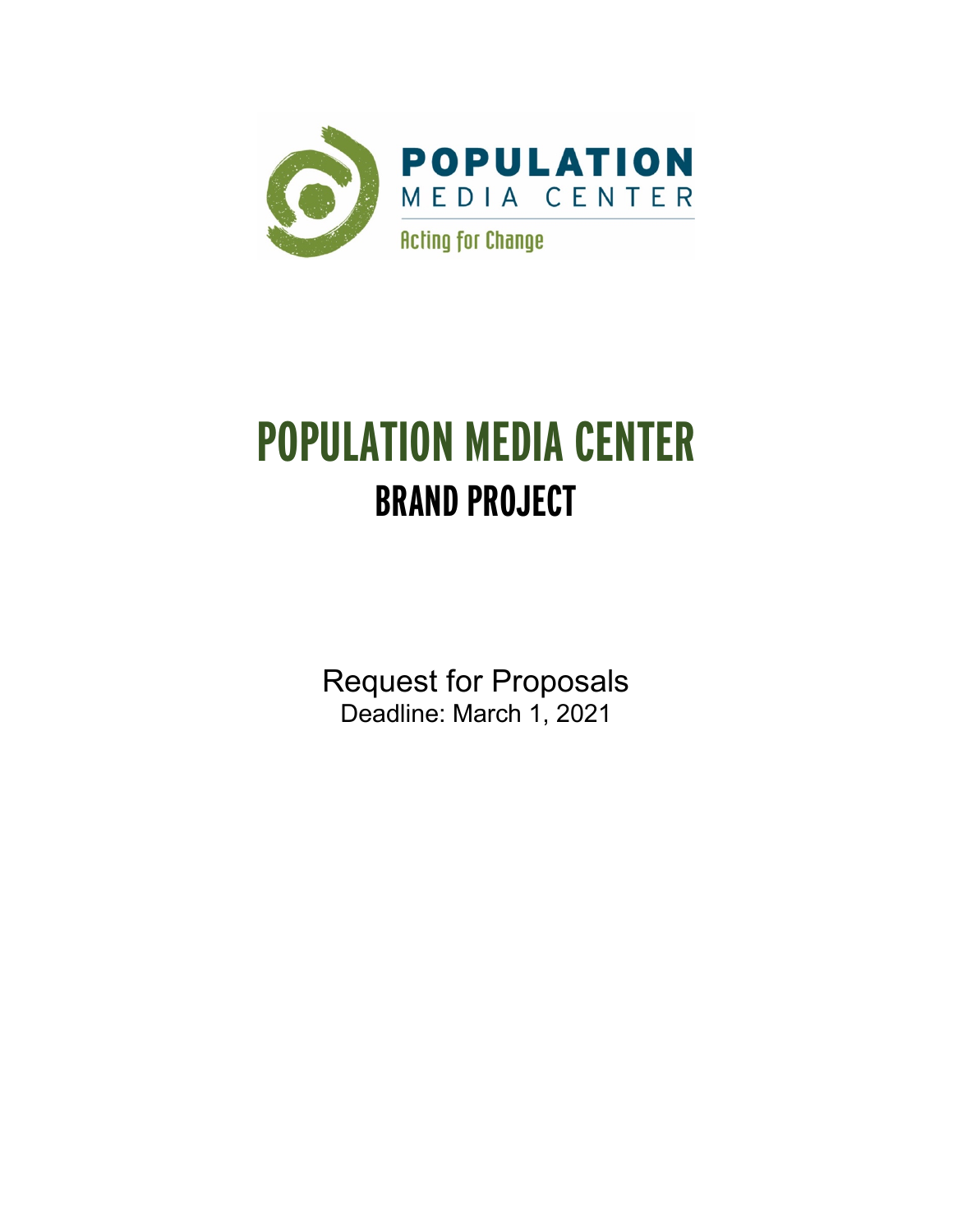

# **About PMC**

For the past two decades, Population Media Center's entertainment programming has promoted social and cultural change and helped improve the lives of millions of people. Nationally and globally, we are seeing movements for social and environmental justice grow, which opens the doors for work like that of PMC. PMC's headquarters staff has grown from 12 to 24 people in the past six years as we expand to increase impact. Building on more than 20 years of international success, we are interested in authentic and multi-dimensional stories with a laser focus on storytelling for social good.

Population Media Center (PMC) is a U.S.-registered 501(c)-(3) specializing in entertainment that addresses women's rights, population growth, and environmental sustainability. PMC's vision and mission are:

*Vision: A sustainable planet with equal rights for all.*

*Mission: To use entertainment-education and mass media to promote social and cultural change by addressing the interconnected issues of the full rights of women and girls, population, and the environment. Our goals are to empower people to live healthier and more prosperous lives and to stabilize global population at a level at which people can live sustainably with the world's renewable resources.*

The expansion of our team and our efforts have diversified our portfolio of countries, including the establishment of a U.S. Content Division in 2018 to expand our work in the United States. It has also led to better clarification of separate revenue streams, including both B2B and B2C. While this growth has been powerful for all the reasons we had hoped, it also has raised challenges and opportunities for our brand. We are now well-poised for a brand evolution.

## **Scope of Branding Project**

PMC is looking for a Brand Partner who wants to look carefully at PMC's mission, vision, audience segments, and portfolio of work to build a transparent and powerful brand. This branding project will analyze PMC's current positioning among key target segments and assess the overall positioning and messaging strategy and hierarchy. PMC's variety of revenue streams offer unique opportunities and challenges.

Over the past three years, PMC has compiled a number of powerful tools and understandings that now need to be coalesced and packaged to clearly tell our audiences what they can expect from PMC products and services, differentiating us from competitors. This rebranding project will take into account the core elements of brand – the character of PMC, our values, our goals, our competitors, our experience -- and refine our positioning and the implementation of that positioning. The positioning and messaging emanating from this brand project will build the framework for all internal and external communications, including a brand-new website.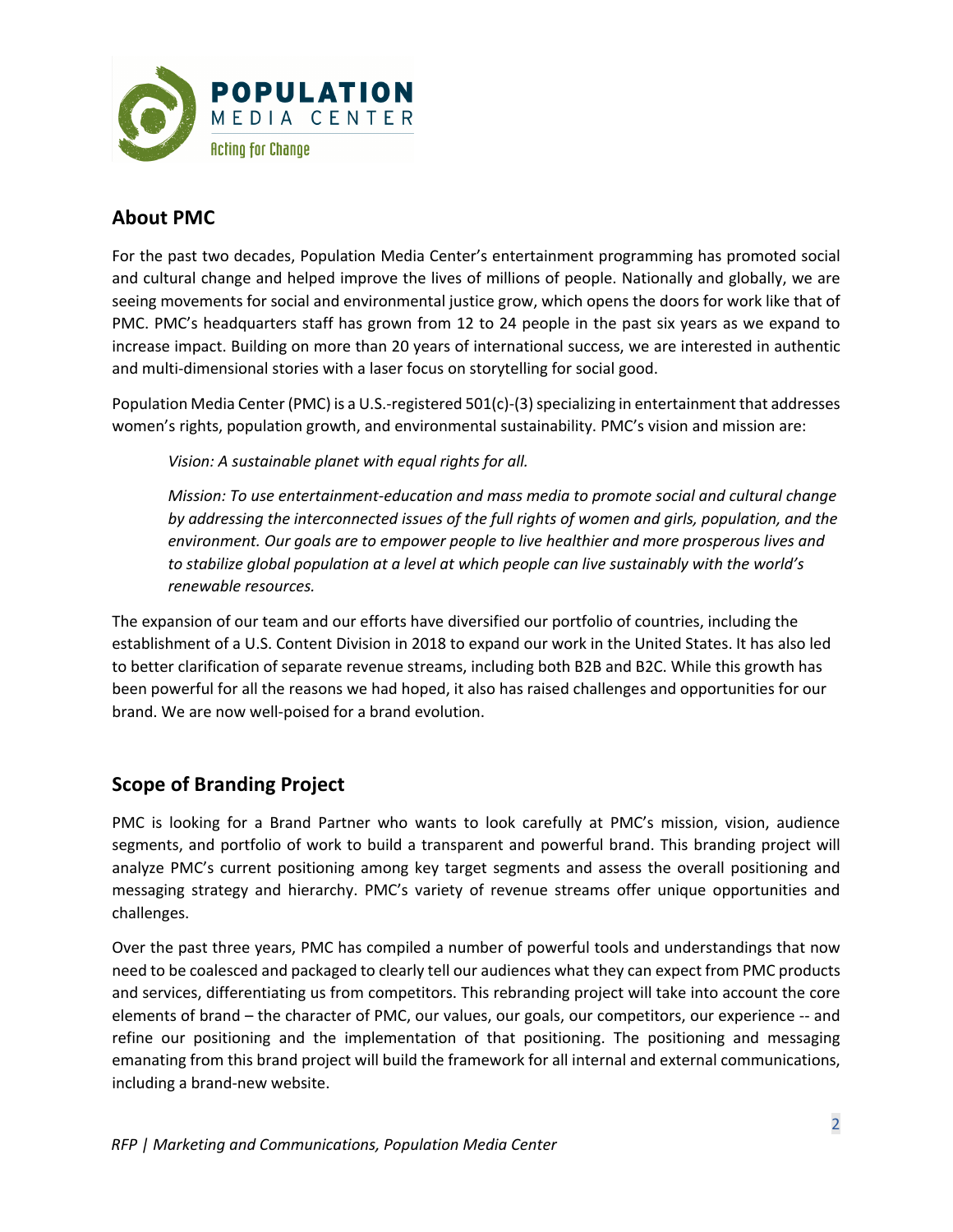

The PMC brand must carry itself in direct mail to philanthropic individuals, Hollywood boardrooms, and in project proposals to public funders like the United Nations and major international NGOs.

The priority audience segment for PMC's brand, because it is the most exacting of our audiences and the most desirable type of funding, is a defined sub-segment of individuals in the U.S. philanthropic sector. PMC has personified this segment as "Pillars of the Community" and has conducted research into this segment for the past two years, both qualitative and quantitative, that will be crucial in the refinement of the PMC brand and positioning.

PMC requests proposals by qualified firms to audit and present a reinvigorated brand for PMC that meets these requirements:

- Clear Identity: a PMC brand that resonates with our key audiences at a top level in a uniform way, with all sub-level messaging particular to specific audiences feeding up into the top-level understanding of PMC.
- Flexibility: the brand, while clear at the highest level, must also flex to meet the needs of a variety of audiences – and define that "flex" for different audiences across the entire organization.
- Mission Focus: the brand should understand and promote the core values of PMC.
- Authentic: the brand needs to resonate with our audiences and accurately reflect who PMC is and the work we do.

It should be noted that the "Pillars" research and qualitative research of donors revealed questions about the strength of the corporate name: Population Media Center. We are currently exploring next steps to determine if the corporate name should be considered for evolution. This is not a small decision and will not be entered into lightly. As such, feedback and ideas on this from the Brand Partner selected for this RFP will be welcome, but this particular project will not include a brand name change. Knowing that the brand name may or may not change in the coming years, we are viewing this brand project as "Phase 1" of the branding project. (Note: This does not guarantee a phase 2 nor does it guarantee that the same Brand Partner would be selected for that project if it takes place.)

Phase 1 is where we build the heart of the brand: positioning and messaging. This work will guide us continually, regardless of whether or not there is a name change down the line.

However, since there is the possibility that we might change our name, we do not want to unveil a visual brand change that the average consumer recognizes as a "rebrand" because we do not want to "rebrand" twice within 3 or 4 years. This does mean that there will be parameters for the visual evolution of PMC's identity. We welcome honing and tightening of PMC's visual identity – and feel there is much work within this realm that can and should be done as part of this Phase 1 project – and we would work with the brand partner to determine what's appropriate.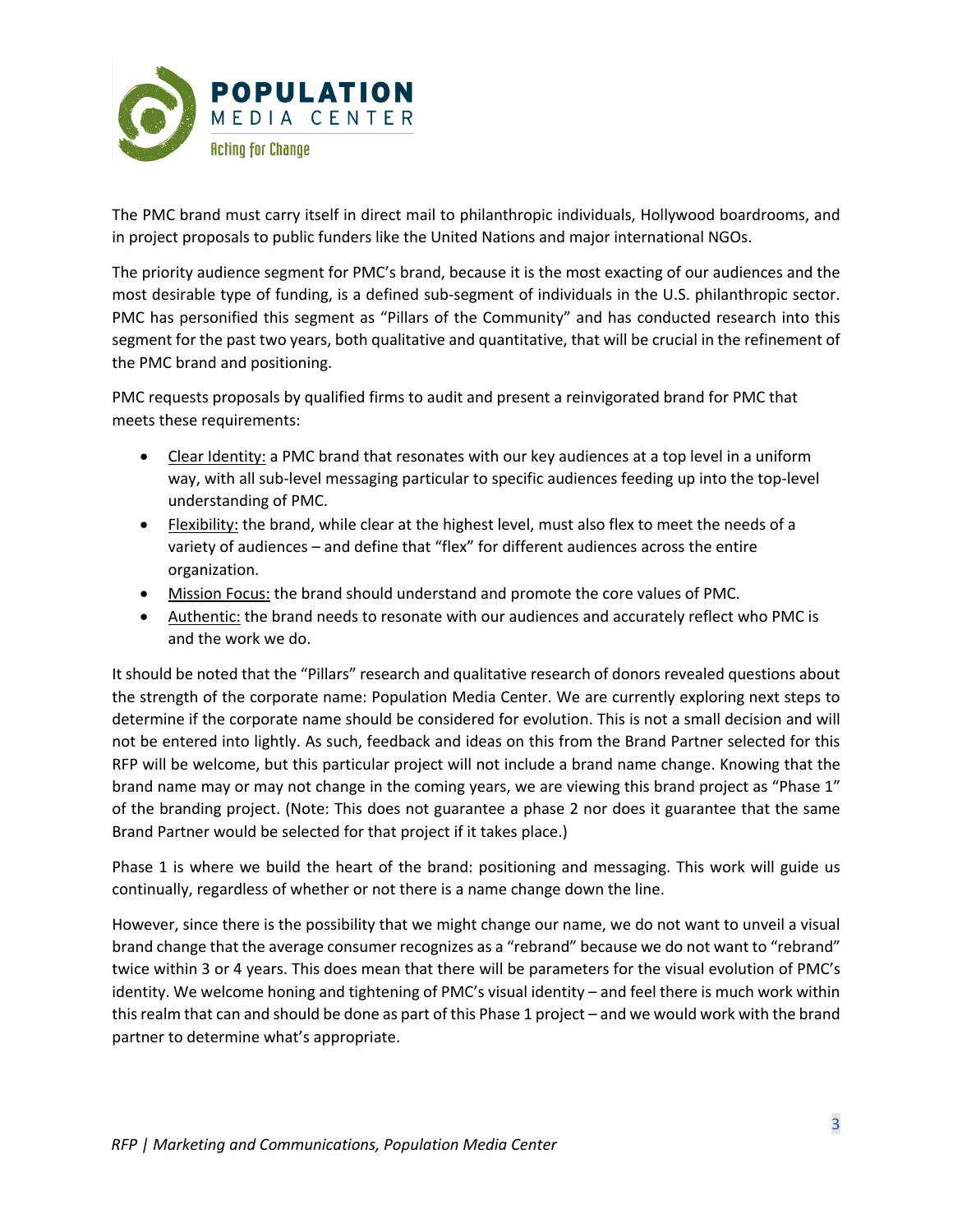

#### **PMC Audiences:**

PMC has four major audience segments.

- Pillars of the Community (B2C): This segment is comprised of a distinct subset of individuals who live in the U.S. and already donate to charity. This is our most exacting audience and the one we are looking to grow most significantly. Pillars is the priority for our branding project and is also the most prospective. This audience has evolved over the past two years based on qualitative research with our existing donors and research to understand market opportunity. We have conducted our most recent research to better understand them.
- Credibility Corp (B2B): This segment is comprised of primarily public funders (some examples: UN divisions, USAID, DFID, other governmental funders) and International NGOs who have primed on public funding opportunities and are looking to hire PMC as a subcontractor to perform a specific part of the project.
- Impact Org (B2B): This segment is comprised primarily of private funding institutions (some examples: Ford Foundation, Bergstrom Foundation, private family foundations, and other private funders). These funders often operate under the direction of a CEO, a board, or a family member who often thinks much like Pillars in their discernment of where they can make the biggest impact, but their buyer's journey resembles that of Credibility Corp.
- Entertainment Inc (B2B): This segment is comprised of entertainment professionals who live in the U.S. and are buyers for distribution outlets, creatives, and production partners and we want them to buy our shows or work with us.

## **Timeline**

- We will be accepting proposals on a rolling basis until Monday, March 1, 2021.
- Contacting proposals of interest will be on a rolling basis, reaching out no later than March  $8<sup>th</sup>$ .
- Brand Partner selected no later than March 22<sup>nd</sup>.
- Begin work as soon as possible, and no later than April  $5<sup>th</sup>$ .
- "Discovery and Research" and "Development of Brand" Deliverables by June  $30<sup>th</sup>$ . The Implementation Deliverables (training and sharing of the new brand across PMC) are negotiable, but preferred by August  $1<sup>st</sup>$ .

## **Deliverables**

The brand partner will work closely with the PMC marketing and communications team to analyze, assess, and refine the brand to resonate for external audiences and PMCers, pulling in other teams and individuals as needed.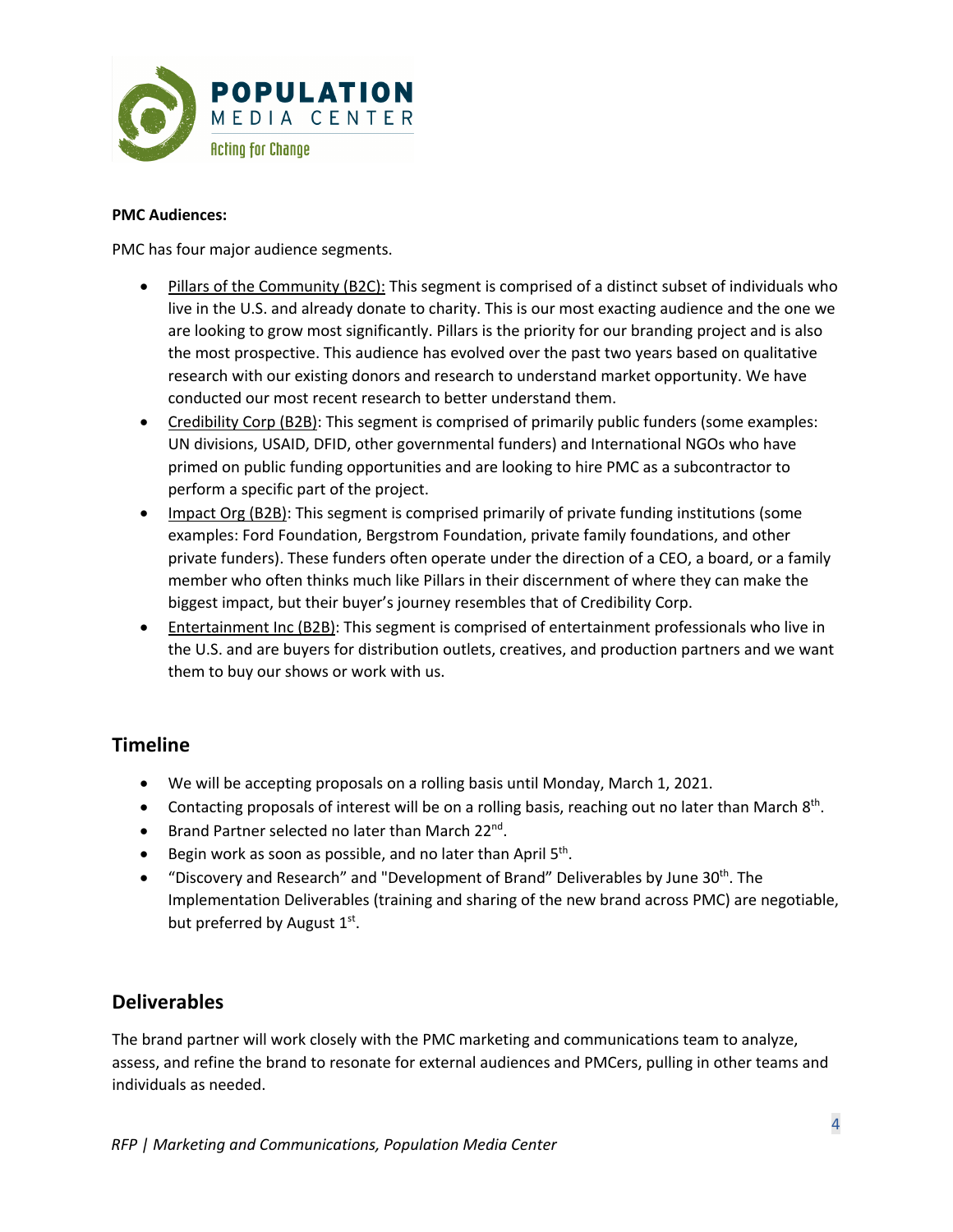

**Discovery and Research:** The brand partner will review all audience research (internal and external qualitative interviews, donor qualitative study, market segmentation study, and messaging research study), audience profiles (segment documentation, buyer journey details for each segment), and key brand documents (PMC brand guidelines, PMC story framework, Messaging framework, drafted positioning statement from recent research, competitor analysis) thoroughly and will facilitate interviews with PMC staff as needed for additional information-gathering. The work of the past three years on PMC's story framework and audience segmentation and research is at the heart of this project.

The draft positioning statement from the Pillars research is: *To Pillars of the Community seeking to confirm their leadership identities and exercise their optimism via philanthropic support, PMC offers a uniquely innovative, sophisticated approach to overpopulation, rights of women and girls, and the environment – which yields significant large-scale impact validated by quantitative data.*

We will also require that our brand partner audit existing marketing materials, such as the website, copy and taglines, white papers, fact sheets, infographics, appeals, landing pages, email templates, etc. for our different audiences. Partners with experience with HubSpot are encouraged to apply. We have been using Hubspot for two years.

**Development of Brand:** At the end of this stage of the project, we want a clear understanding of PMC's positioning – and how to convey that. We need to be able to articulate to each audience why we are the best choice for them. And we need to be able to do all of this succinctly -- and consistently -- by anyone within the organization, even if they are not in the marketing department.

It would be our expectation that this project could involve numerous components, and we would work with our brand partner to determine what makes the most sense. Some of the key deliverables we think of:

- Positioning: The Brand Partner selected will work with PMC to refine the positioning statement for PMC overall, and by segment, that clearly articulates the needs of the audience, how PMC meets that need and is different from the competition, and why that brand promise can be trusted. Brand characteristics and implementation would emanate from this.
- Implementing the Brand and Positioning:
	- $\circ$  Messaging: A key deliverable of this project needs to be a clear overall messaging strategy
	- $\circ$  Visual: Although there are limits on the visual evolution in this phase, there is also great opportunity. We are open to all ideas on this front, keeping in mind our need to not have it appear as a comprehensive "rebrand" to the general public.

The above and other focal areas proposed by the Brand Partner must result during this stage in tangible new tools to strengthen internal adherence to the PMC brand. These may include brand guidelines, brand promise, brand narrative, brand statements, taglines, messaging guidelines, message map, writing guidelines, etc.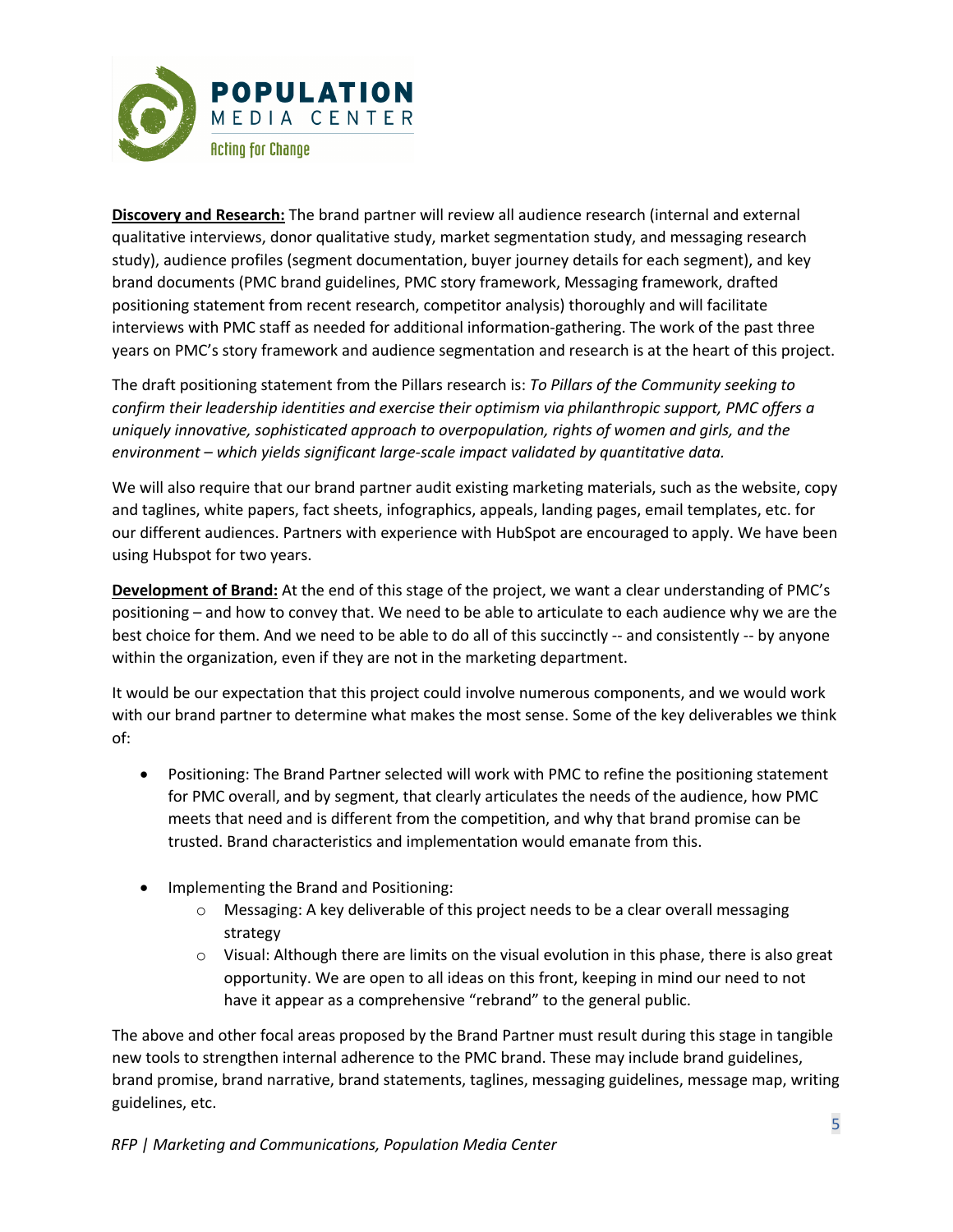

**Internal Socialization:** Providing PMCers with these tools and adequate training and conversation will be important. This is their brand. Their work shapes PMC and they are responsible for promoting and protecting our brand. How do we launch the refined brand and positioning – and the tools to effectively wield it – to PMCers in a way that allows them to internalize the messaging and have it become second nature?

## **Desired Consultant**

Consultant must have at least five years of experience working in marketing, brand development, and communications. Nonprofit experience is preferred. We are an organization with several stakeholders and audiences, so a portfolio of brand development for similar organizations is necessary. Bidders should be prepared share their experience working with several audience segments under one organization.

Bidders must be licensed in their state(s) of operation and comply with all federal, state, and local laws, including the Equal Opportunity Employment Act, the Americans with Disabilities Act, civil rights legislation, and OSHA regulations.

Bidders must disclose any relevant conflicts of interest and/or pending lawsuits, as well as the name of any officer, director, or agent who is also an employee of Population Media Center or Population Institute.

## **Proposal Requirements**

Format proposals to a standard 8.5"x11" document size and follow the format below:

- Section One General Information
	- o Name, address, phone, email, fax, and website URL
	- o Federal ID number
	- o Contact person for the purpose of your proposal
	- o Date of incorporation/how long in business
	- o State where licensed
	- o Number of employees
- Section Two Your Story: Provide a 1- to 4-page narrative of your experience developing, executing, and managing brand projects of this size and timeline. Please include how your approach to brand development and brand implementation relates to the objectives of this RFP.
- Section Three Personnel: Provide a list of key personnel who will work on this brand project and include their professional background and experience.
- Section Four SOW: Provide the scope of work as you envision it and your approach to the project. Estimated times, schedules, and costs should be included.